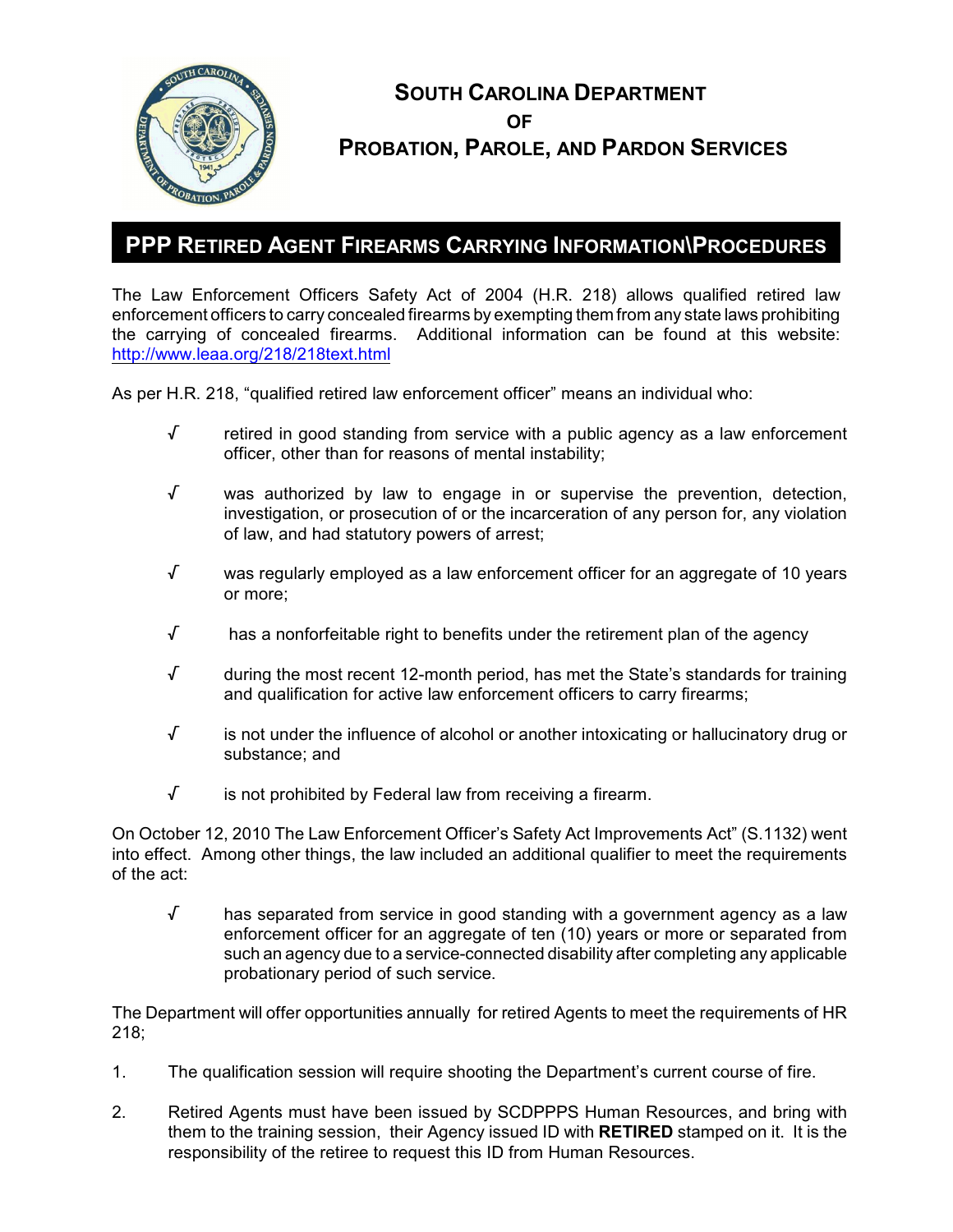- 3. The department will allow only the current duty weapon or optional weapon allowed by the department: **Glock Models 22, 23, or 27 (all .40 caliber).** Retired Agents must furnish their own weapon and any and all necessary ammunition. Applicants will be allowed two (2) attempts to certify in each individual session. Failure to shoot a passing score will require the applicant to attend another session.
- 4. To maintain certification, retired Agents must recertify annually within a 12-month period;
- 5. The Department will maintain records of retired Agents annual firearms qualification course of fire;
- 6. The Department accepts no liability for the retired Agents participation in the course of fire or in any use of the firearm.
- 7. All classes will be held in Columbia, SC **only**.

### **PROCEDURES FOR ENROLLING IN A CERTIFICATION CLASS**

All training sessions will be conducted in Columbia and the session dates and times will be posted on the Department's website: [http://www.dppps.sc.gov/parole\\_agents\\_training.html](http://www.dppps.sc.gov/parole_agents_training.html)

Contact Melissa Ray in Training Compliance and Professional Development at least five business days before your desired training session to enroll.

**EMAIL:** [Mfricker@ppp.state.sc.us](mailto:Mfricker@ppp.state.sc.us) **TELEPHONE:** (803) 734-9234

**QUESTIONS:** Please contact Melissa Ray in Training Compliance and Professional Development or Randy Bumgarner in the Special Operations Division (**EMAIL**: [Rbum@ppp.state.sc.us](mailto:Rbum@ppp.state.sc.us) **TELEPHONE**: (803) 734-9233) if you have any questions.

#### **CLASS 1 LAW ENFORCEMENT CERTIFICATION**

The SC Criminal Justice Academy requires that you must be currently employed with a law enforcement agency to maintain your Class 1 LEO certification. This means that the day you separate from the Agency and are not employed with another law enforcement agency, you **no longer** retain your Class 1 LEO certification. To regain it, you must be hired by another law enforcement agency. What training you'll be required to complete is dictated by the length of separation. Those requirements are:

- **EXECUTE:** LESS THAN 1 YEAR AFTER SEPARATION DATE: catch up any required annual training: CDV, legals, firearms, etc.
- $E^*$  **More than 1 year but less than 3 years after separation date: attend a limited basic** class at the CJA
- **MORE THAN 3 YEARS AFTER SEPARATION DATE: must attend a full CJA basic class**